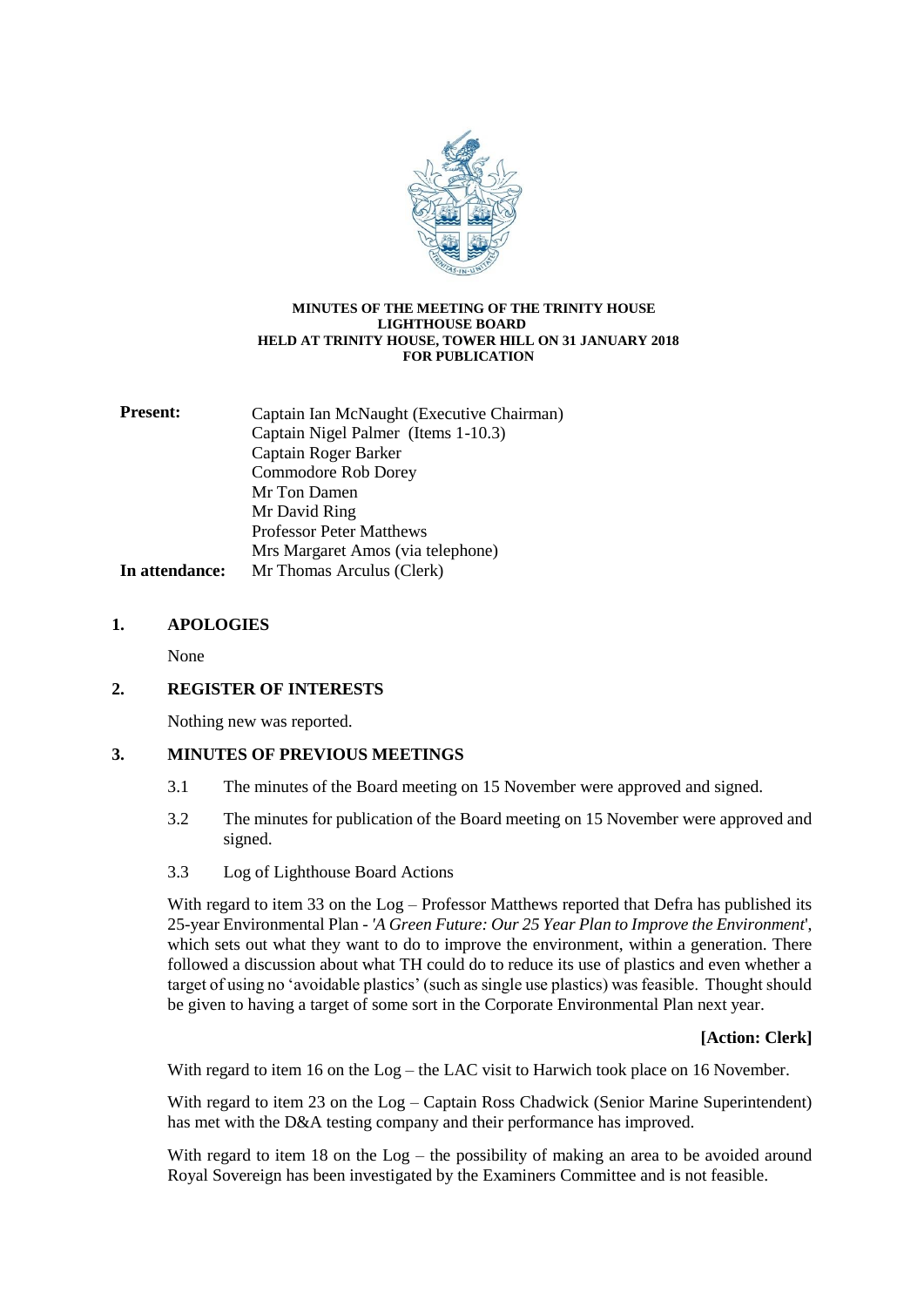### **4. MATTERS ARISING**

None other than those already covered in the running order.

## **5. HEALTH AND SAFETY MATTERS**

Captain McNaught introduced the report by Stephen Durham (Health and Safety Manager) (HSM). He and the Clerk had met with the HSM on 30 January for a quarterly update and had discussed the content of the report and other matters in detail. The Fair Safety Culture is being rolled out across the Service. The Board remains in full support of it.

The Board expressed surprise that the number of near misses was comparatively low when compared with accidents. The Board believes that the Fair Safety Culture will encourage near miss reporting.

The Board received a report from the Health and Safety Manager on the background reasons for the spike in 2015/16 accident incident rate so that they could consider whether this correlates with SVS turn-over. Report noted.

The HSM's report now shows on the incident severity graph what the comparative figures were for the same period 12 months prior.

The Board noted findings of the Health and Safety Manager's investigation into the injury sustained by an Auxiliary ETO whilst the PATRICIA was in DD&R.

## **6. BUSINESS PERFORMANCE**

The Board noted the report on Key Performance Indicators.

Captain Barker said that whilst Navigation KPI data was good on the whole, the data can sometimes mask individual issues. Individual casualties are analysed and required actions discussed between Captain Barker and Commodore Dorey.

# **7. MATTERS ARISING FROM EXECUTIVE DIRECTORS' REPORTS**

### R&RNav

The Board discussed the governance structure and accountability of R&RNav. Reporting lines should be clarified in response to the governance audit findings. The Board considered that more could be done to publicise the successes of R&RNav. A report should be prepared for the summer JSB on options, the *status quo* being one.

# **[Action: Captain Barker]**

Professor Matthews suggested that TH could produce an annual innovation report and could explain the value of R&RNav in that.

EGNOS – This is the European Satellite based augmentation system. Whilst IGC5 had determined that they would not progress consideration of EGNOS as an AtoN, Captain Barker advised on the need for the GLAs to remain involved as far as possible with developments in the technology. The position fixing systems used by the Mariner and the vulnerabilities of the same must remain part of the consideration on general Aid to Navigation requirements.

Piezoelectricity – R&RNav are in discussions with Southampton University about harnessing piezoelectricity from buoy moorings. An immediate problem with wavelengths has been identified although work is continuing.

Blackett Report – the Blackett Report has been published. TH needs to look at e-LORAN and where it might fit. The report talks about the need to develop a complementary back-up for GNSS which is also now understood to be the policy of the US Government.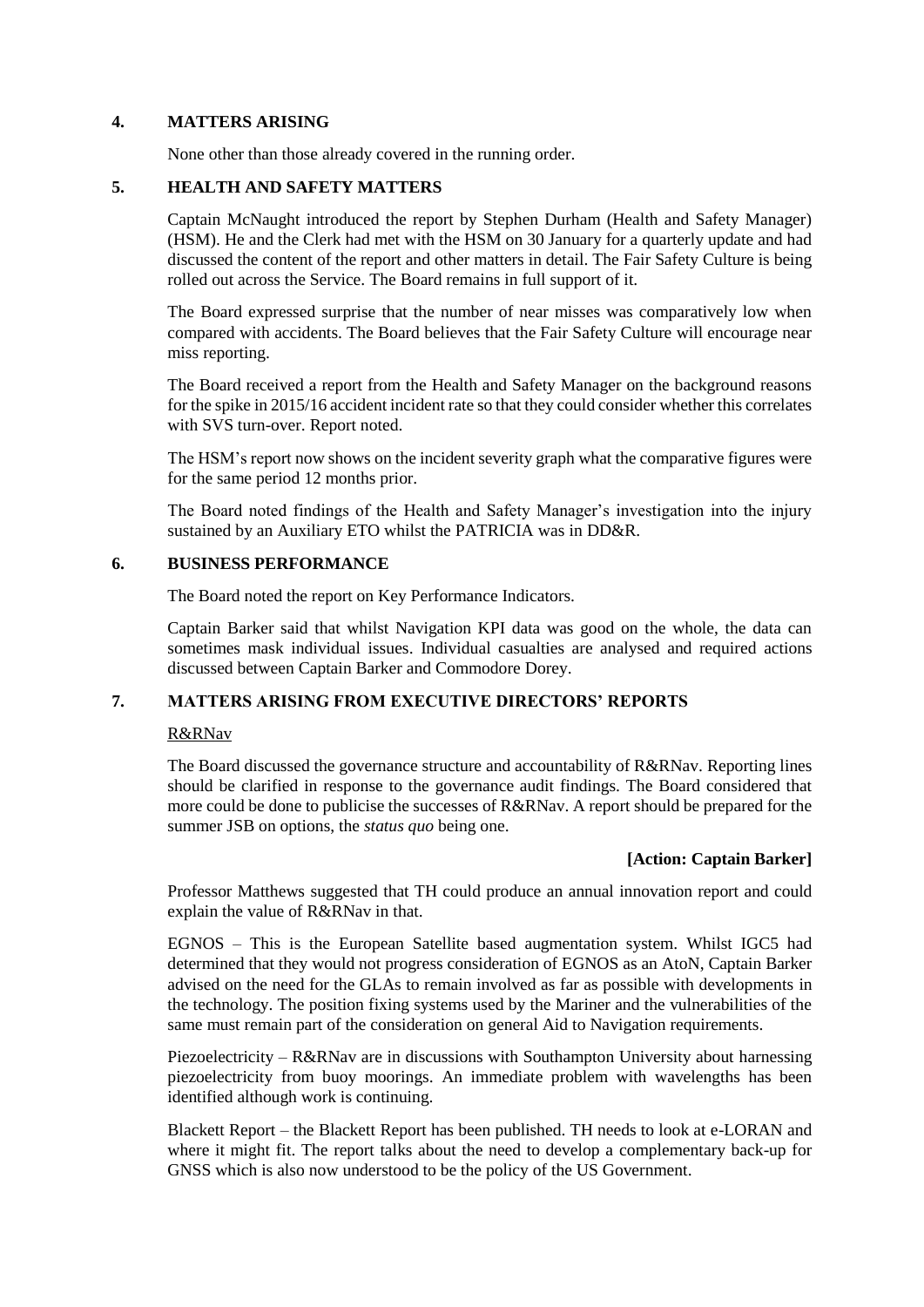#### **Operations**

Commodore Dorey presented his report on Operations Directorate matters.

THV ALERT has experienced issues with its multibeam which has lost its effectiveness. TH has gone to tender to replace it. It is planned to do the work in March requiring the vessel to be dry-docked.

Filament lamps – the production of filament lamps is declining as LEDs become more ubiquitous. As this happens it is feared that it will become more difficult for Trinity House to procure reliable quality lamps. As a result, TH may need to look at replacing them sooner than planned with implications for workplans. This should be on our risk registers.

### **[Action: Clerk]**

This should be identified in our Corporate Plans in future as an issue and discussed with Northern Lighthouse Board as they will face the same issue.

### **[Action: Commodore Dorey]**

#### Navigational Requirements

Captain Barker reported on the wreck ELLA which has been broken up at Middlesbrough and is no longer a hazard to navigation. For several reasons the costs of the operation have increased greatly. The final amount is still to be invoiced by the salvage company. It will be paid for out of the GLF reserve in accordance with SoSRep's direction. The DfT has asked TH to do as much as reasonably possible to recover money from the vessel owner. The Board noted that no salvage firm had been prepared to quote with any degree of certainty due to the fact that no one knew why the vessel had sunk. The decision to select a salvage company proposing to lift the wreck aboard a shearleg rather than attempt to re-float it proved to be extremely wise due the discovery of a hole in the starboard quarter of the wreck below the waterline.

The Board discussed what would happen if a lightvessel (LV) or other major floating aid (MFA) sank and became a hazard to navigation itself. Currently TH has an emergency deployment vessel (EDV) and another spare LV. Navigationally LVs are of great value both at night and during the day. Their deployment is a matter within the competence of the Examiners who assess their use on a constant basis. Having a spare LV is necessary to replace the EDV if it gets damaged whilst on station and if a new major danger emerges and needs to be marked by an MFA.

Commodore Dorey will develop a policy on MFAs.

### **[Action: Commodore Dorey]**

#### Business Services

Gender Pay Gap Reporting – Mr Damen said that there is a sound process in place to ensure equal pay between the sexes at Trinity House, however the numbers of women in the higher paid roles is fewer so there is an imbalance. There is a problem for the entire marine industry failing to recruit enough women. The Board agreed that detailed consideration should be given to the communication of the reported information.

Budget bids have been scrutinised.

Management Accounts – Mr Damen was asked to present a graph showing projected spend versus actual spend in future.

### **[Action: Mr Damen]**

Light Dues receipts are about £64m to date and are on target to exceed projections at year end.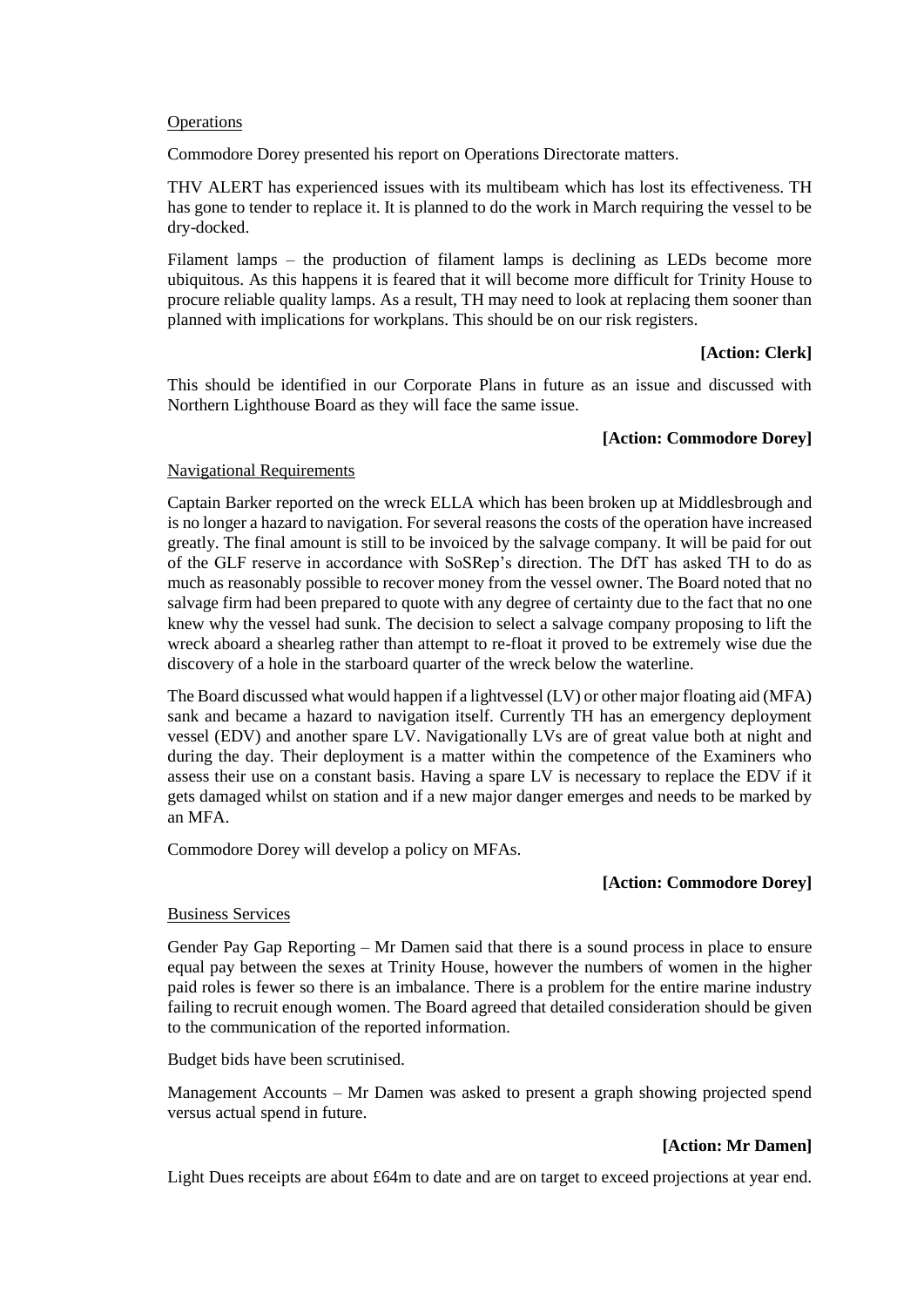#### Secretariat

The Board noted the successful results of the ISO9001 and ISO14001 audits and noted the transition to the 2015 version of those standards with no non-conformities.

The Board noted the successful result of the OHSAS18001 re-certification audit with only two minor NCNs which are being addressed.

The Board was highly pleased with these audit results and wished the minutes to record its appreciation of the efforts of all those involved, in particular the efforts of Mrs Roberts (Audit and Performance Manager) and Mrs Mulford (Performance Administrator) and HSM and the Health and Safety Department.

7.1 Operational Action Plan

The Board reviewed the OAP.

In future outcomes from the OAP need to be linked to and harmonised with corporate objectives.

025 (staff survey) is behind due to the period when there was no HR Manager before the new HR Manager joined. The objective will be postponed till next year.

021 (rebranding) Captain McNaught clarified the next steps for the rebranding proposal which are for it to go to the Board and then to the Court with whom the final decision rests.

#### **[Action: Clerk]**

027 (intellectual property) Professor Matthews asked for an explanation of the comment 'feedback from Exec awaited'.

#### **[Action: Mr Bransby]**

030 (continuous improvement) Professor Matthews questioned whether this action, given its continuing nature, could ever be said to be 100% complete.

### **[Action: SMT to consider]**

## **8. AIDS TO NAVIGATION - PERFORMANCE**

Captain Barker presented the report on AtoN performance. There have been no significant casualties since the last report (7 November).

The progress report on availability is in hand.

No significant station outages have been reported.

Report noted.

### **9. FLEET REVIEW**

Commodore Dorey provided an update on the Fleet Review.

The Project Board accepted the Braemar Report on 10 November on behalf of the three GLAs.

DfT is content with the report and desirous to see a conclusion of the process.

A Project Board meeting took place on 12 January.

A Working Group is set for 7 February.

A Project Board is set for the week commencing 12 February.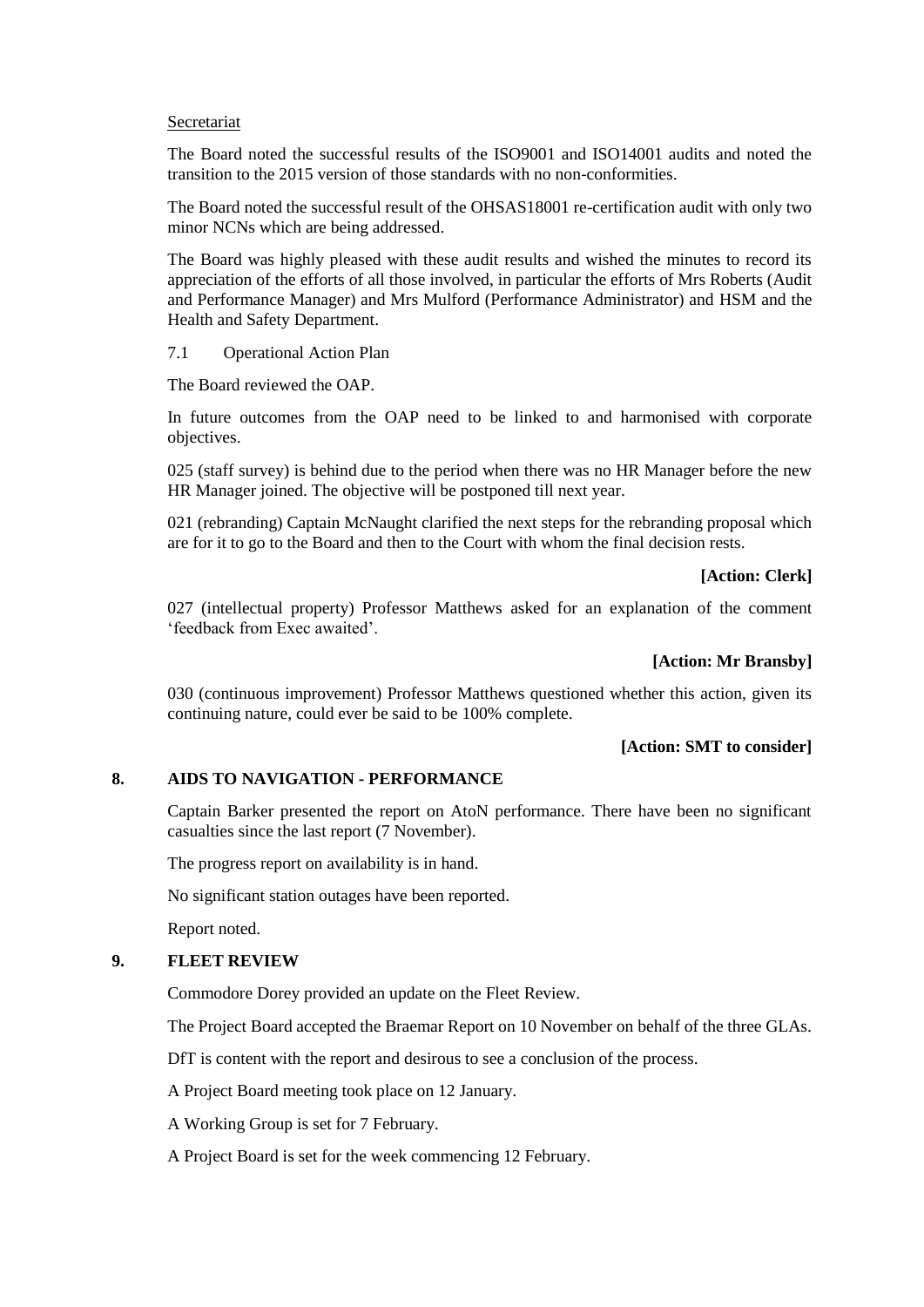A Reference Group meeting will take place week commencing 19 February to discuss WP8

A meeting with the LAC took place in early January with the DfT present. The LAC has identified its concerns with the report. The GLAs have responded.

Mr Roger Hargreaves (Maritime Director, DfT) is keen to keep the LAC involved.

The Board discussed the LAC's position and its need to keep its constituents happy.

GLAs recognise that their conclusions need to be robust and defensible.

GLAs are currently writing the WP7 report on hull numbers. Then the final report will be prepared for submission in April.

Mr Ring has been interviewed by James Baldwin (GIAA) as part of the Fleet Review Audit had has been asked about his perceptions of the process.

#### **10. MATTERS FOR DISCUSSION**

10.1 DfT & Parliamentary Matters

The Multi-lateral meeting took place on 30 November.

Captain McNaught met with Ms Lucy Chadwick (Director General International, Security and Environment Group, DfT) before Christmas and discussed Corporate Governance and the annual evaluation of Board Effectiveness.

Fi Pearson is moving to another team within the Department for Transport.

Mrs Nusrat Ghani MP has been appointed the new Shipping Minister. Captain McNaught has written to congratulate her and has invited her to tour the Harwich Depot.

Professor Matthews said that many strategies and policy papers had been published by Government recently and many would have an impact on Marine.

Professor Matthews has also met with the Secretary of State for Transport, Rt Hon Chris Grayling MP and has discussed Trinity House with him.

The Minister's Sanction letter for the Trinity House and R&RNav Corporate Plans has been received this week. It notes the demolition of Royal Sovereign and asks a specific question about whether any other lighthouses are likely to need to be demolished. Captain McNaught has answered the letter.

A similar letter has been sent to the Northern Lighthouse Board.

The sanction letter for Irish Lights has been sent by Mr Rod Patterson (DfT) and copied to DTTAS.

10.2 Lights Finance Committee

LFC will meet on 2 February and will discuss: GLF Model & Target Operating Reserve; GLF Performance; and 2018-19 Light Dues Options.

LFC will support a deferral of the pensions loan to fund the demolition of Royal Sovereign.

Captain Palmer is attending LFC as JSB Chair.

Mr Ring is unable to attend. The Board agreed the Professor Matthews would represent TH at the LFC meeting.

10.3 Corporate Governance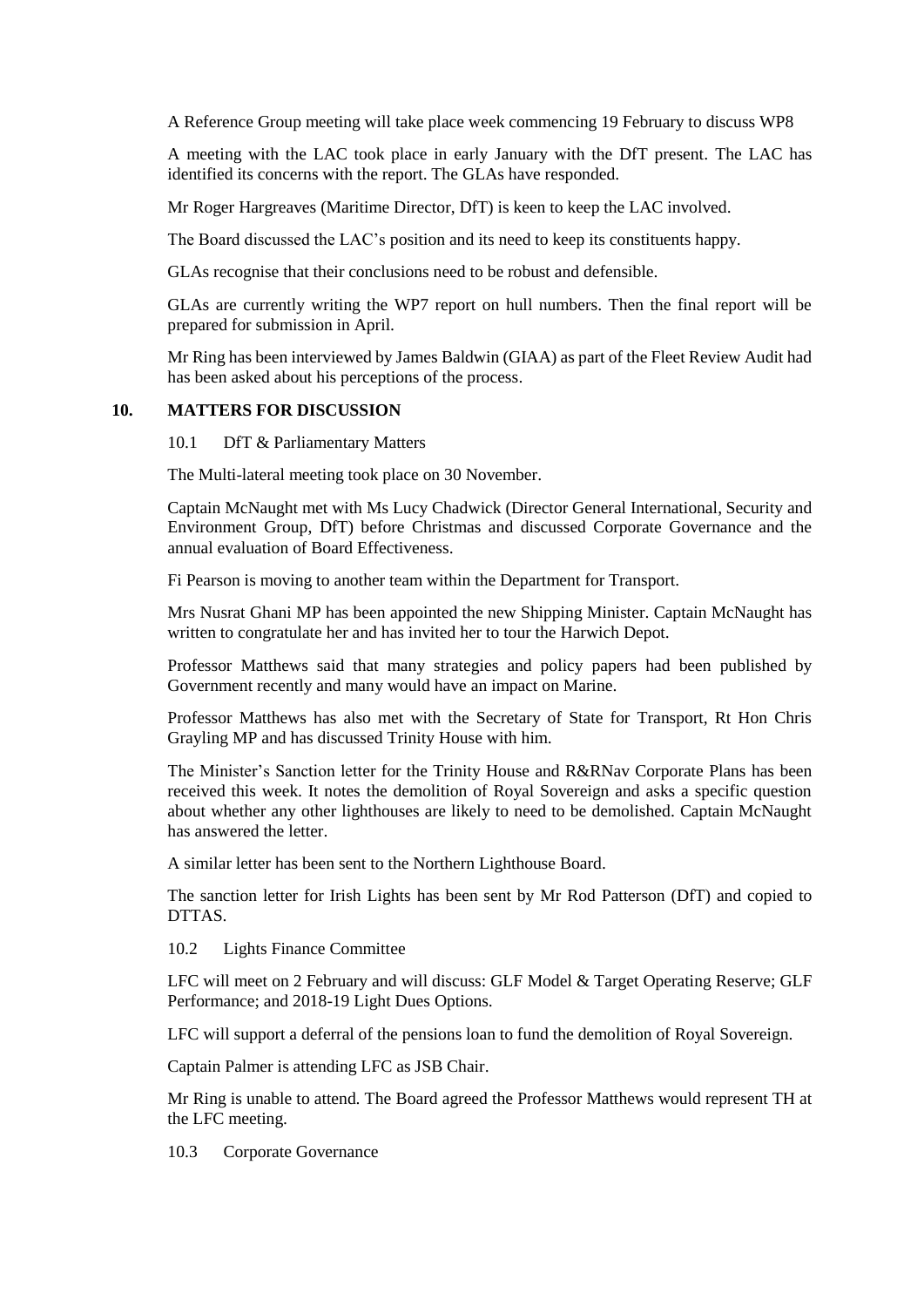Captain McNaught has met with Ms Lucy Chadwick (DfT) and has explained that the Working Group will report to the Court in May. The Court has been advised of this ongoing work.

Captain McNaught clarified that this is a matter for the Court and not for the Board. The Board has a voice on the Working Group via Mrs Amos.

10.4 Board Evaluation 2017 – follow up

At the November meeting of the Board the Clerk presented a summary of the Board's 2017 evaluation of its effectiveness which Captain McNaught then used to brief Ms Lucy Chadwick (DfT) at his meeting with her. The Clerk presented a paper to the Board suggesting ways in which the five areas of 'partial disagreement' can be addressed.

With regard to number 45 the Board asked the Clerk to clarify that where the question says "performance appraisal action plan" the Board means the full context of the Sanction Letter, the Corporate Plan, Corporate Objectives and OAP.

### **[Action: Clerk]**

Report noted.

## **11. STRATEGIC ISSUES**

11.1 Trinity House Strategy 2018-2028 was formally approved for publication.

#### **12. JSB MATTERS**

- 12.1 The Board noted the Joint Strategic Board draft minutes from the meeting on 22-23 November.
- 12.2 The Board noted the JSB Strategic Agenda.

# **13. OTHER MATTERS TO BE NOTED OR APPROVED**

- 13.1 The Board approved the minutes of the Audit and Risk Assurance Committee 7 December
- 13.2 The Board approved the Audit and Risk Assurance Committee Terms of Reference which had been slightly amended.
- 13.3 Verbal Report from ARAC Chair

Mrs Amos and Mr Damen have met with Mr Baldwin and Mr Locke of GIAA to discuss the future working relationship between the two bodies. A further meeting is planned for March.

The Audit Heat Map has been well received.

Dates of ARAC for signing of Trinity House's accounts have still to be agreed.

#### **[Action: Clerk]**

13.4 Verbal update from Chief Executives' Committee Meeting on 25-26 January

Captain McNaught provided an update on the matters discussed by the CEC the previous week. Ms Shields attended by telephone for one session.

Northern Lighthouse Board has concerns about Health and Safety especially evacuation drills from rock towers. Trinity House has done such an exercise for real recently.

GDPR was discussed.